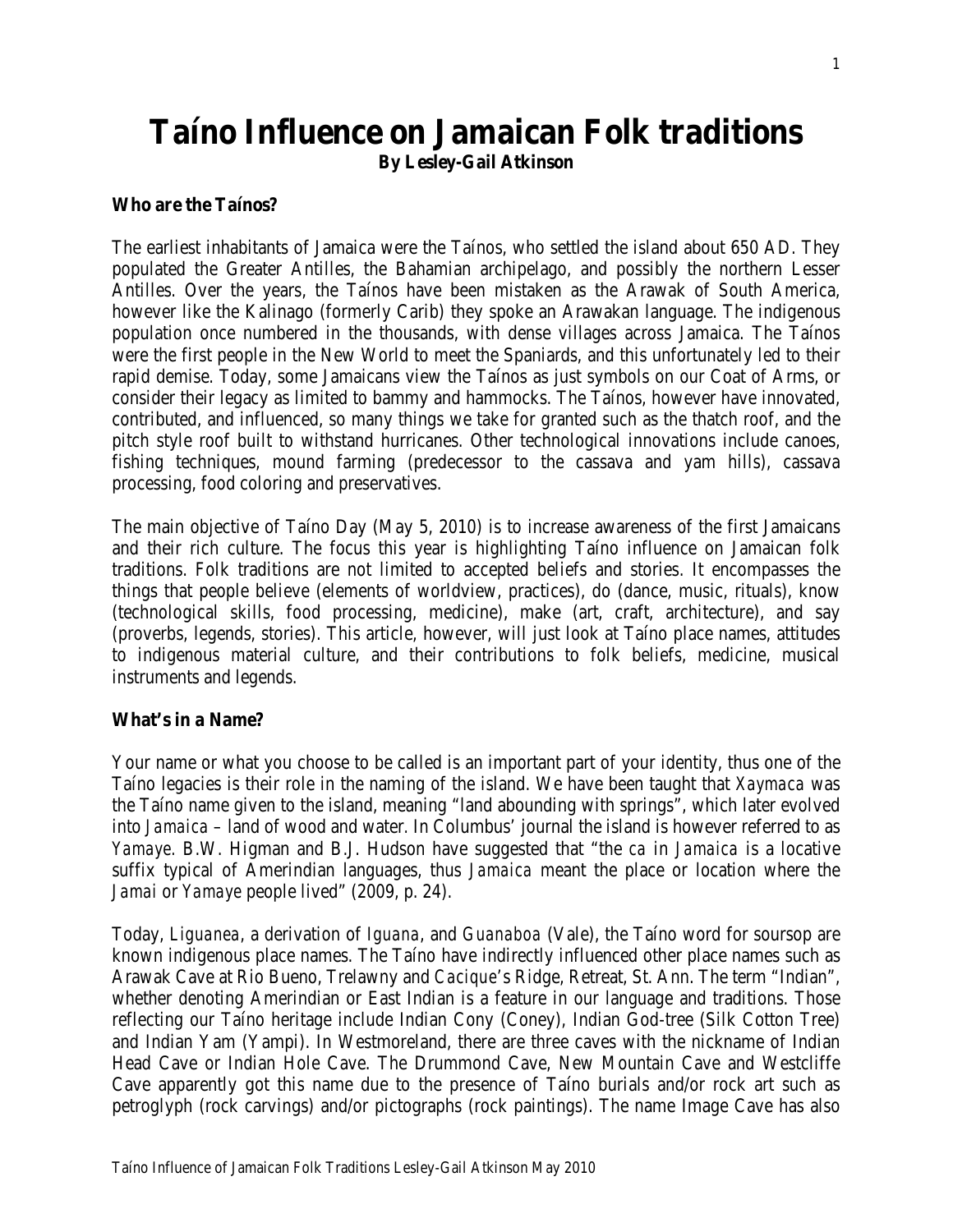been associated with caves where Taíno wooden artefacts or rock art have been discovered, such as in the Carpenter's Mountain, Manchester (1792) and Aboukir, St. Ann (1992)

#### **Caves, Duppies, Shrines and the Afterlife**

Many Jamaicans have a deep-seated fear of caves. The darkness, and journeying into the unknown, has led to the global perception of them as portals to the underworld. From the dawning of prehistory man has used supernatural elements to explain the mysteries of the cave. For the Taíno, caves were places of dwelling, burials, and repositories but most importantly they had mythological and religious connotations. The Taíno believed that mankind originated from caves. In their creation story, the first people continued to live in caves, and each night someone was to stand watch at the cave entrance. This task was given to a man named Mácocael, who one day was late returning to his duties and as such the Sun carried him off for his lack of vigilance. The people closed the entrance against him and he was turned to stone near the entrance of the cave (Pané, 1999, pp. 5-6).

This belief is reflective in Taíno reverence for caves and the location of rock art at the entrance of the caves may have been in reference to the creation story. Patrick Browne (1756) recorded the fear that the enslaved Africans had towards caves, particularly those with Taíno rock art and burials. This seems to have transcended in time as today you can find similar attitudes towards Taíno material culture, which are believed to be associated with obeah. An example is the Aboukir *zemís* that were first discovered in the 1940s, returned to the cave and then rediscovered in 1972 and kept for twenty years before being acquired by the Jamaica National Heritage Trust (Saunders & Gray, 2006, p. 188).

At Chancery Hall, St. Andrew, the skull from a Taíno burial was crushed due to the fear of the working of obeah.

"One Bubby Susan", a Taíno petroglyph (rock carving) at Rock Spring, St. Mary provides an interesting example of how Taíno material culture has been woven into Jamaican folklore. "One Bubby Susan" is one of our oldest known rock art sites. It was recorded in 1820, and is also known as Dryland, Image Cave, and Man Cave. The petroglyph is called "One Bubby Susan", as she has only one breast. This is derived from the lore of Long/Lang Bubby Susan, who is regarded as a duppy that terrorizes children, also identifiable as the "Old Hige/Hag".

According to Martha Warren Beckwith, Long Bubby Susan is characterized by breasts which touch the ground and which she throws over her shoulders when attacked (1929, p. 99). Erna Brodber has even written a short story on One Bubby Susan (Brodber, 1989, pp. 52-53). This rock art site is also special to Akan, Yoruba and Dagara priests and priestess who treat the image and the cave as a shrine (Erna Brodber, personal communication, 2010). This veneration for indigenous rock art sites is not unique to Jamaica, as in Haiti, these sites are perceived as a source of healing, and incorporated into pilgrimages that take place in the summer (Beauvoir-Dominique, 2009, pp. 85-86). While in Puerto Rico, the rock art site *Cueva Lucero* is used for local godparent ceremonies (Michele H. Hayward, personal communication, 2010).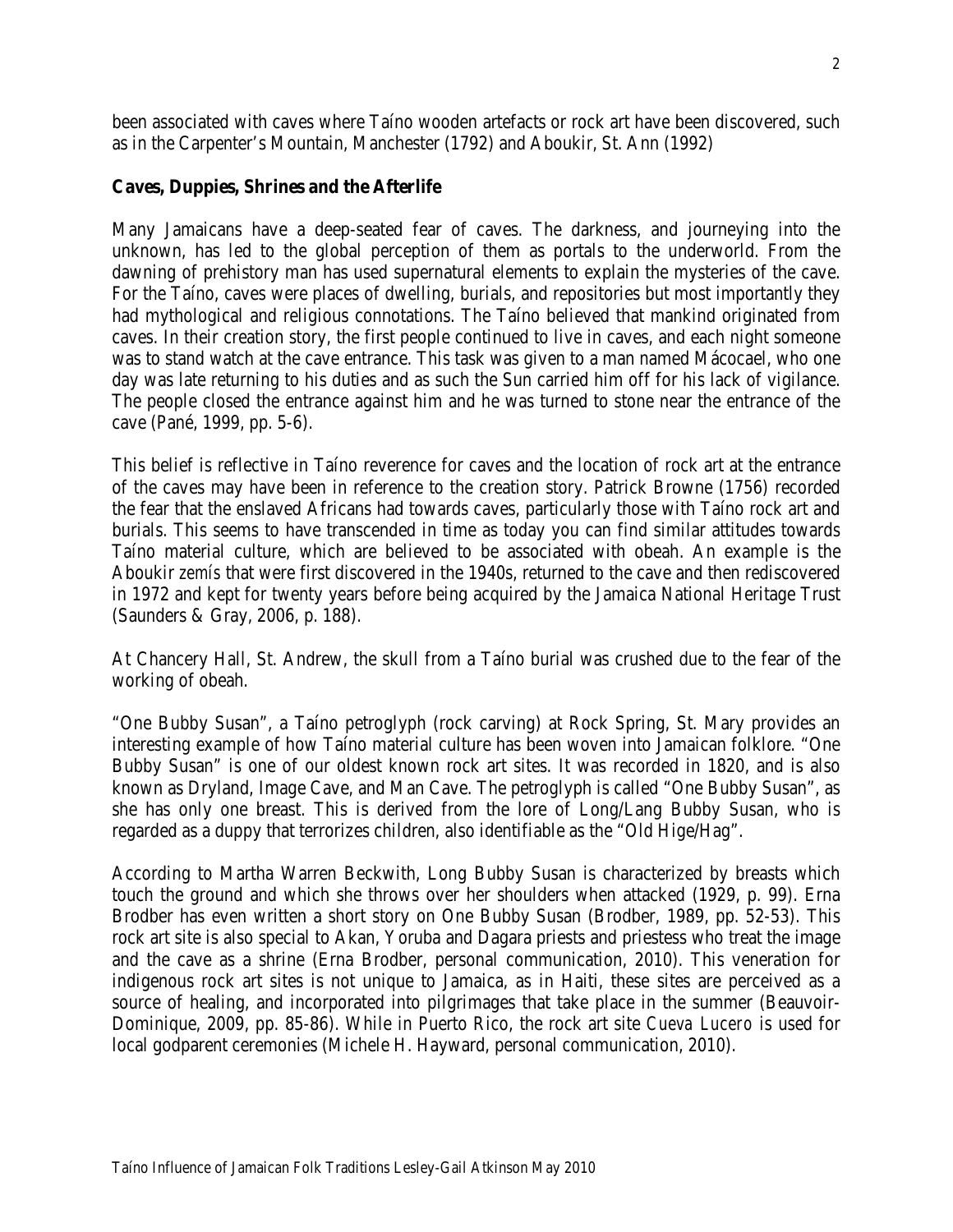Within the Taíno worldview, there existed two types of souls: *goeíza*, the soul of the living and *opía*, the soul of the dead. Their world was filled with spirits, both good and evil, and it is here we find parallels with Afro-Jamaican folk beliefs. The Silk Cotton Tree also known as the *Ceiba* or Indian God-Tree was believed to be the home of spirits for both Taíno and Afro-Jamaicans. The *Ceiba* can grow to a height of 40m and live up to 300 years and it is quite imposing within any landscape. It has many spiritual, mythical and medicinal qualities. **At times the tree appears to be smoking, which could be part of the mythical attributes associated with the tree. The god-tree produces large pods of seeds covered with silky floss that can be used to stuff pillows, however the Taíno did not utilize this fibre for fear that their sleep would be restless and haunted.** They however, used the bark and leaves of the *Ceiba* for its emetic, diuretic and antispasmodic properties. Amongst Afro-Jamaicans, the god-tree is associated duppies, mischievous spirits that live in its roots and feed on "fig" leaves, and the "duppy pumpkin" (Beckwith, 1929, p. 89). It is believed that silk cotton trees should not be planted too close to the house, because the duppies will terrorize the people.

In the New World, indigenous peoples commonly believed that the souls of the dead took the form of animals and moved freely among the living in the night. The bat and the owl were very important symbols in Taíno mythology and death. To the Taíno, the bat represented the *opías*. Fruit-eating bats such as *Artibeus jamaicensis* love dining on guavas, which is also the favorite food of the Taíno spirits of the dead. Bats are also perceived as death images in the folklore. Another example is birds which are viewed "as spirit beings, the natural avatars of shamans, able to break the bonds of earth and fly up to the spirit realm" (Saunders, 2005, p. 31). Amongst Jamaican folk tradition, the owl symbolizes death, for instance "if an owl cries in the night near your house, it means death" (Barrett, 1976, p. 41). The Taíno had a similar belief as the owl was considered the divine bird of the *coyaba*, heaven or underworld*.* They were "terrified of the owl's nocturnal call because they believed the bird was the herald of the lord of *coyaba* and it was delivering the message that a human life was about to end (Arrom 1988, pp. 23-24, cited in García Arévalo, 1997, p. 122).

#### **The "Holy Tree", Indian Savin Tree and other cure alls**

The Taíno contribution to folk medicine should not be overlooked nor underestimated (Payne-Jackson & Alleyne, 2004, p. 126). A number of these medicinal plants were discovered and used by the Taíno. Authors such as Gonzalo Fernández de Oviedo (1851-1855) and Henry Barham (1794) recorded Taíno uses of herbs which may have been incorporated in the enslaved African medical practices. The flower of the Lignum vitae is our national flower, but to the Taíno, g*uayacan*, as they called it was "The Holy Tree".

Trees on a whole were important as they believed that at night, trees received messages from the gods, and this is probably why many Taíno *zemís* are made from wood. *Guayacan* was magical and scared, not only as a source material for their religious paraphernalia, but due to its medicinal properties. A lignum vitae decoction was used by the Taíno as a remedy for *yaya* (syphilis), which was later adopted by Europeans. In Jamaican folk tradition it has been used to treat bruises and pain (Lowe, 1972, p. 22). Arrowroot was also employed by the indigenous people to draw out poisons from snakes, stings (Barham, 1794, p. 7 & 235) and poison arrows.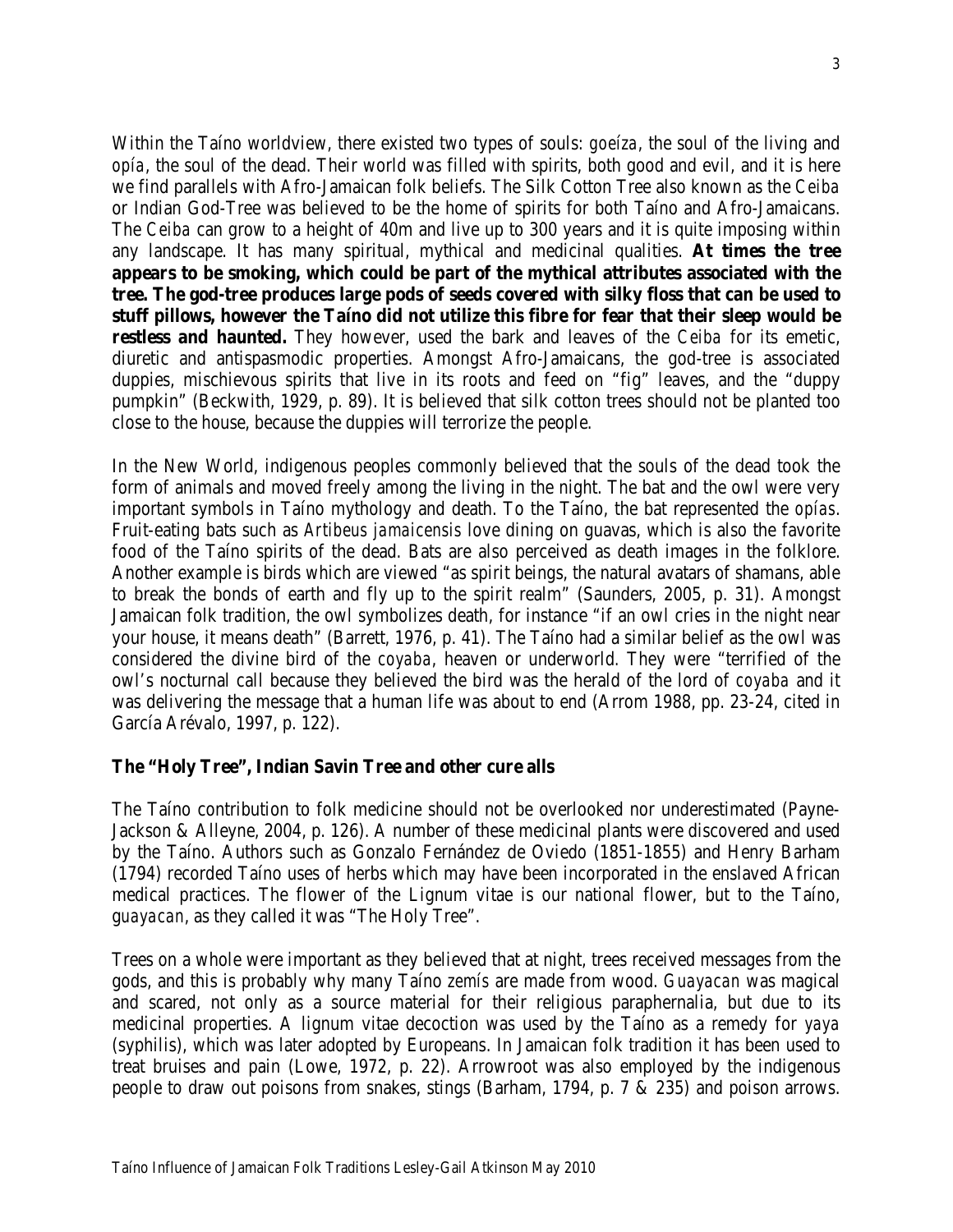Arrowroot is said to be good for "building up the stomach" and diarrhea (Payne-Jackson & Alleyne, 2004, p. 154). The leaf of the cocoa or chocolate is used as an anti-inflammatory drug in folk medicine (Payne-Jackson & Alleyne, 2004). Among the Taíno, the cocoa was very important to the *behique*, medicine men. The juice of the cocoa plant was believed to have resuscitation powers even in death.

The Indian Savin Tree was used by the Taíno to treat and soothe wounds. When parts of the tree are bruised it produces a strong balsamic scent. Have you ever heard that soursop leaf tea will settle your nerves? The soursop leaf is good for the treatment of nervous conditions. The *guanaboa* (soursop) was a popular fruit of the Taíno, and can be used to treat high blood pressure, wounds and as an antidote for poison (Payne-Jackson & Alleyne, 2004, pp. 149, 158, 165). Guava seems to be the ultimate cure all, as it is said to be able to treat insect bites, ulcers, boils, colds, nausea, stomach ache, vomiting, haemorrhage, heart ailments and is also a good and tonic (Payne-Jackson & Alleyne, 2004, pp. 149-167)

### **Making a Joyful Noise**

Folk musical instruments have been thought to reflect the African tradition; however some of these instruments were made and used by our indigenous ancestors. These include flutes made from hollow plants and trees such as wild cane and the trumpet tree. The Taíno also played seashell trumpets, particularly that of the Queen Conch. A feature in several Jamaican Church bands is the tambourine. To the Taíno, this was called the *maguey*, and it was made from the trumpet tree and covered with shells. This instrument, however, was only played by the *Cacique*, and was used during the sacred *areitos*, which celebrated the ancestors. *Maracas*, commonly known as rattles were used during the *cohoba* ritual, and medicinal ceremonies, but are now a popular instrument amongst children.

#### **Mountain Pride and other legends**

. Jamaica has a rich oral tradition, which was inherited from our African ancestors. Oral tradition was also integral to the Taíno society, during their *areitos*, which consisted of music, dance and ritual; they performed songs retelling their histories, and the origins and myths of their gods (Rouse, 1992). In Jamaica the telling of legends and folktales are important elements of our folk culture. "Mountain Pride," "Martha Brae", "The Golden Table" and "Lover's Leap" are popular legends. Three of these tales are associated with the Taíno and the Martha Brae legend was even incorporated into the plot of the LTM pantomime *Arawak Gold* (1992). In the interest of time, only the legend of Mountain Pride will be highlighted.

Mountain Pride was a beautiful Taíno girl, who was to wed her love the *Cacique*. A chief priest who wanted her for himself murdered her love on their wedding day. Mountain Pride refused to give herself to the chief priest, as such threw herself over a cliff falling to her death. Where she fell, there soon grew a beautiful tree with a crown of magenta blossoms, representing the crown of feathers that Mountain Pride once wore. The tree still grows near limestone cliffs in her memory.

Today as we celebrate Taíno Day, it is hoped that fellow Jamaicans will join the Jamaica